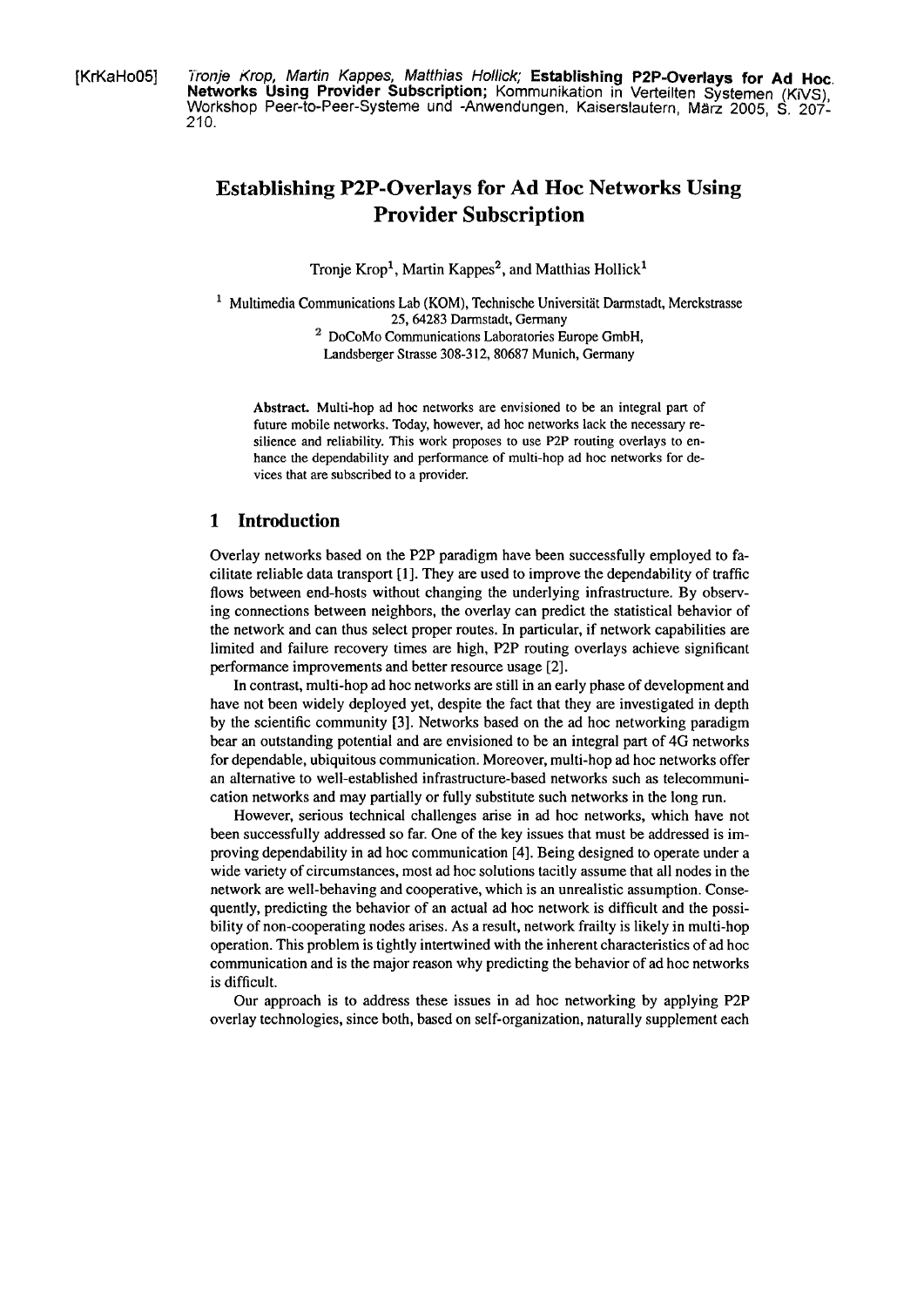other. In combination with provider-based cellular networking this can result in a synergetic gain in functionality and performance, and will solve many issues in future mobile networks.

## **2 Related Work**

P2P overlay networks have been studied extensively for different application scenarios such as file-sharing, distributed computing, collaboration, and video streaming. Most of this work is focused on network control and search, while data transport follows an end-to-end paradigm [5]. Recently some work addressed data transport and routing aspects using P2P overlays, e.g., [I], [2], and [6]. These routing overlays can be used to enhance current best-effort routing sewices without any assumption about the underlying infrastructure. But there is some doubt about fairness and effectiveness of overlay routing, because it conflicts with conventional traffic engineering, as is scrutinized, e.g., in [7].

In mobile communications, various proposals for architectures combining aspects from ad hoc and cellular networks exist. Combinations of multi-hop strategies and variable topology concepts were investigated extensively, e.g., in **[8]** and [9]. However, this work neither addresses routing issues adequately, nor considers P2P overlays for sewice enhancement. Work focusing on routing aspects in the interoperation between cellular and ad hoc networks, e.g., [10] do not study aspects of provider control or investigate system architectures to facilitate this control.

## **3 Establishing P2P-Overlays for Ad Hoc Networks**

Ad hoc networks consist of highly dynamically behaving devices equipped with a wireless interface for local communication. The devices use a common routing protocol to enable a (best-effort) multi-hop routing sewice in the ad hoc network. As the capabilities of most devices are limited, routing sewices will be very simple as is the case for Internet routing. This Opens up the possibility for improved routing services on certain devices having additional capabilities. We devise an architecture based on P2P routing overlays, which utilizes network obsewations and measurements as in OverQoS [6], to enable dependable routing between overlay devices in proximity. Intermediate ad hoc devices form a multi-hop route between neighboring overlay devices. In addition, overlay devices may offer these routing services to local neighbors.

P2P routing overlays in ad hoc networks differ in some characteristics from conventional P2P overlays. (1) The P2P overlay is built on a highly dynamic network platform. Not only nodes but connections are changing continuously. (2) The visibility and range of the P2P overlay is restricted to a close proximity of a participating device. **(3)** Neighbors are defined on geographical terms that may change over time and require special discovery and mobility monitoring mechanisms. (4) Finally, due to the geographic restriction in ad hoc networks P2P routing overlays will likely not conflict with ad hoc routing mechanisms, whereas this sometimes appears to be the case for P2P overlays in the Intemet.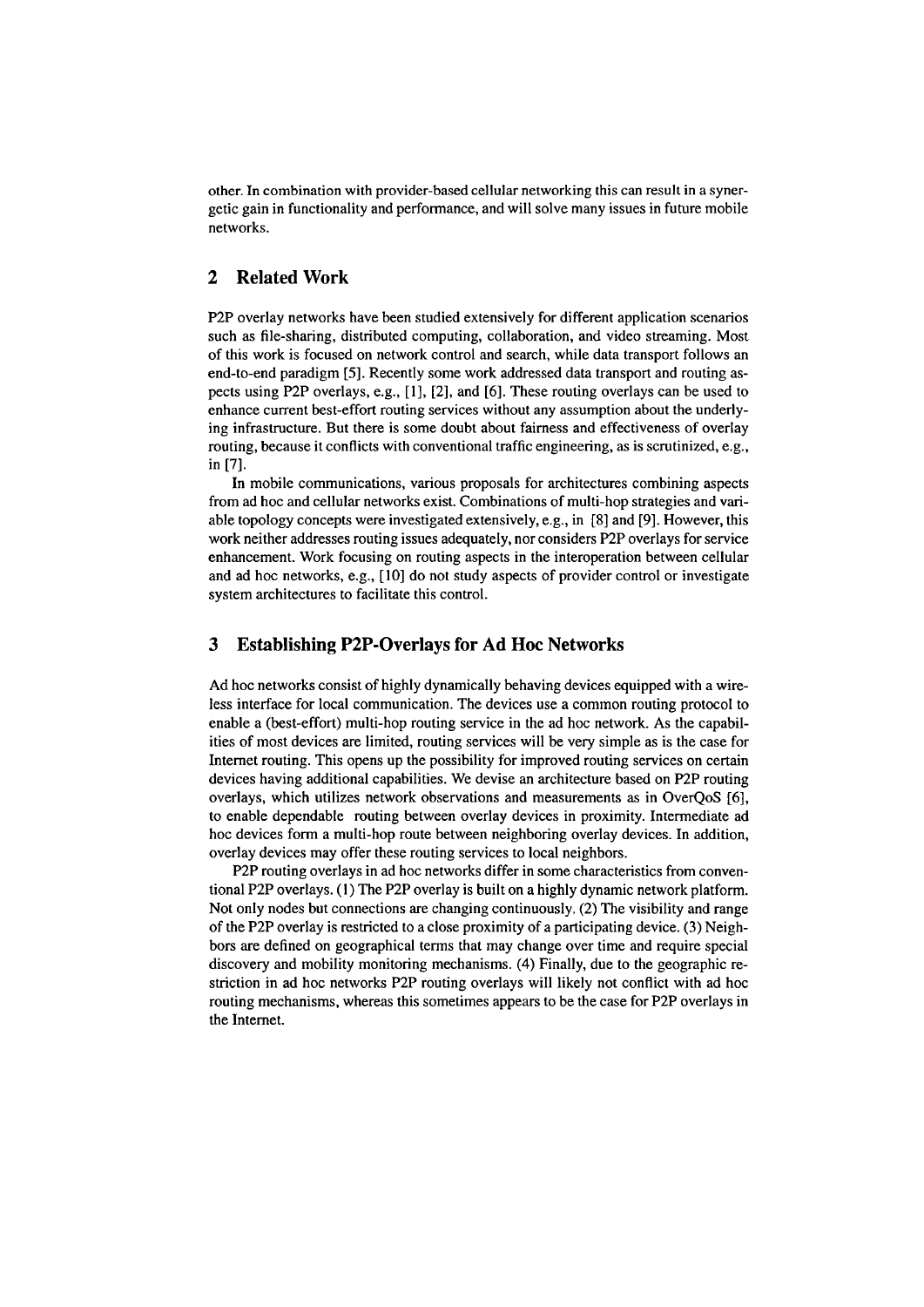In the future, **we** envision a hybrid architecture comprising ad hoc and cellular networks. Here, some of the mobile devices are equipped with multiple interfaces and interact concurrently with both networks. In this scenario coupling of data transport abilities of ad hoc networks with the deterministic control mechanisms of cellular networks is possible. We refer to this as "provider-mediated communication". We use the term mediation because the provider neither wants to completely control its subscribed devices nor intermediate nodes forming the multi-hop route. The mediation takes place between the demands of the end-points of the communication and the intermediate nodes forming the multi-hop route with the provider acting as the mediator.

To enable the provider mediation we devise the architecture outlined above based on P2P overlays with add-ons to standard routing techniques. These P2P overlays act on top of existing ad hoc network technology to negotiate and mediate multi-hop communication between subscribed mobile devices that Want to exchange data. The provider initiates the P2P overlay network establishment and Supports the formation and control only when necessary or advantageous. The P2P overlay autonomously monitors and collects information that is enriched by provider observation.

The provider initiated P2P overlay must allow for continuous operation even under highly dynamic conditions. Moreover, the scheme must increase robustness and dependability of the hybrid network scheme compared to the pure ad hoc network System. This necessitates P2P overlay routing mechanisms, which can efficiently use collected data and additional information supplied by the provider, as well as avoid disruptions in case of high node mobility.

## **4 Application Scenario**

A possible scenario for provider-mediated communication using P2P overlays in ad hoc networks is as follows. Let us assume a cellular network with devices capable of performing multi-hop operation. Two users, which are in proximity, want to set up a connection to exchange a large amount of best-effort data. They can choose among the following communication paradigms. (1) They may exclusively use an ad hoc connection to exchange the data, if a feasible multi-hop route can be acquired (using the P2P overlay). (2) They may exclusively use the cellular infrastructure for the data delivery, if both stations are in range of a base station. **(3)** A hybrid scheme may be used to enable the delivery of the data. In this case, the infrastructure aids in partially or entirely establishing the control path between the end-systems. The data path follows the so-established multi-hop connection using the P2P overlay.

In the high-bandwidth best-effort data transport scenario this translates to optimizing the throughput of a best effort data connection such as peer-to-peer File sharing between two devices by providing high bandwidth routes in the ad hoc network domain. The creation of the necessary P2P overlay network is controlled by the providermediation. As a result, the load in the cellular network can be reduced.